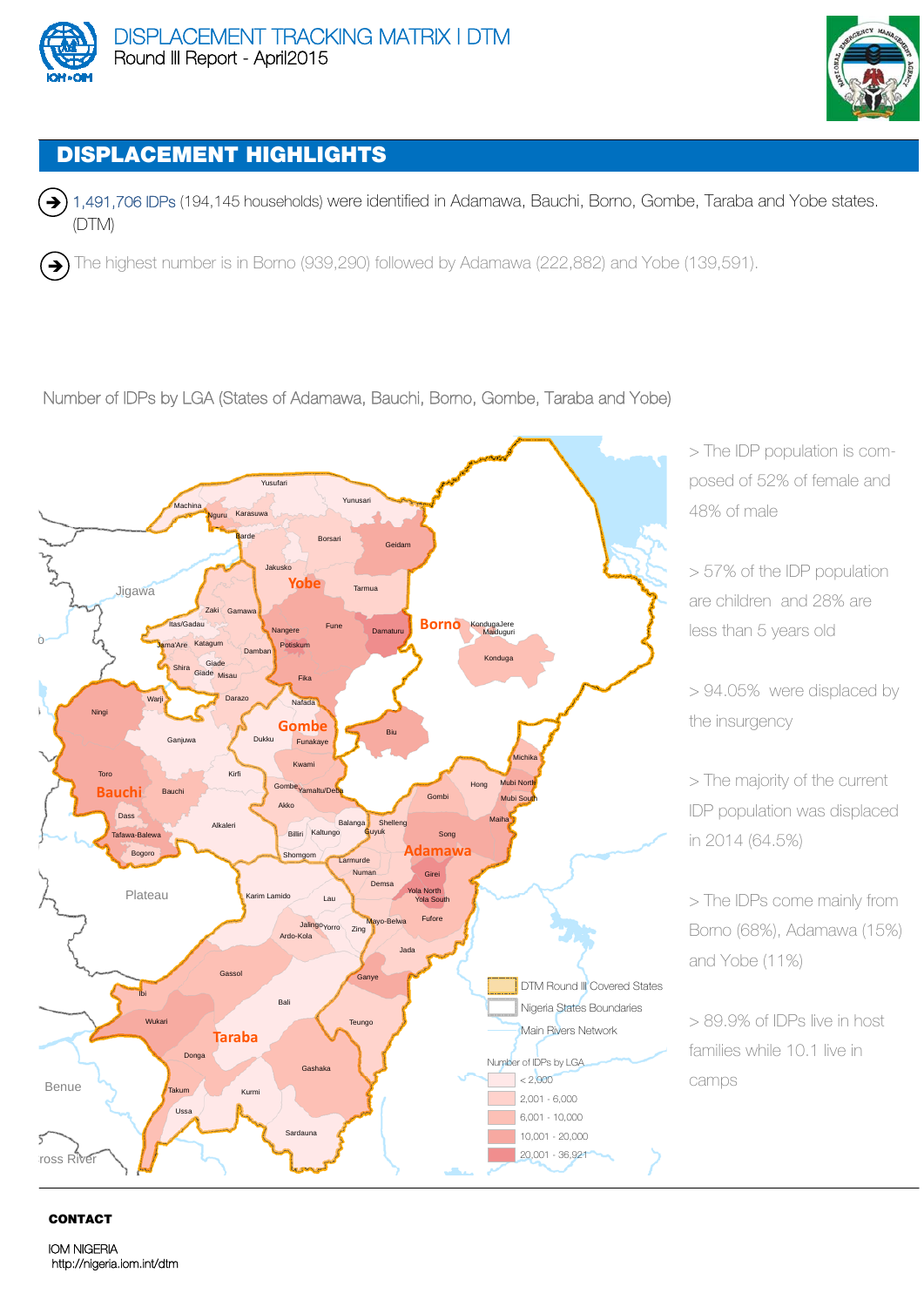## **INTRODUCTION**

Nigeria is prone to a range of natural and man-made disasters, including floods, storms and droughts, as well as communal violence, leading to successive waves of displacement. Since the beginning of 2014, the North-East has witnessed an increase in violence due to the intensification of Boko Haram attacks which led to additional displacement most especially in Adamawa, Bauchi, Borno, Gombe, Taraba and Yobe states.

IOM, in close collaboration with the National Emergency Management Agency (NEMA) began the Displacement Tracking Matrix (DTM) program with the objective of providing accurate and up-to-date information regarding the movements of internally displaced persons (IDPs) in Nigeria. The objective of the DTM program is to support the States Emergency Management Agency (SEMA), the Nigerian Red Cross Society (NRCS) and other partners on the field to establish a comprehensive system to collect and disseminate data on IDPs. The data collected through the DTM aims at establishing a comprehensive profile of the IDPs in the country and to inform the humanitarian community accordingly.

This report includes data collected through assessments conducted in a total of 86 LGAs and 687 wards where IDP presence has been reported<sup>1</sup> either in camps or in host communities, as well as the results of the camp profile exercises conducted in the formal and informal settlements identified in Adamawa and Borno States.

Due to security reasons, Madagali LGAs in Adamawa as well as Gujba and Gulani in Yobe were not accessible at the time of the assessment. In Borno, only 4 LGAs were accessible during the evaluation: Maiduguri, Jere, Biu and Konduga.

The DTM program is funded by the United States Agency for International Development (USAID) and the European Commission's Humanitarian Aid and Civil Protection department (ECHO).

 $^1$  The LGAs that have IDP presence have been identified by the State Emergency Management Agency (SEMA) and partners in the field.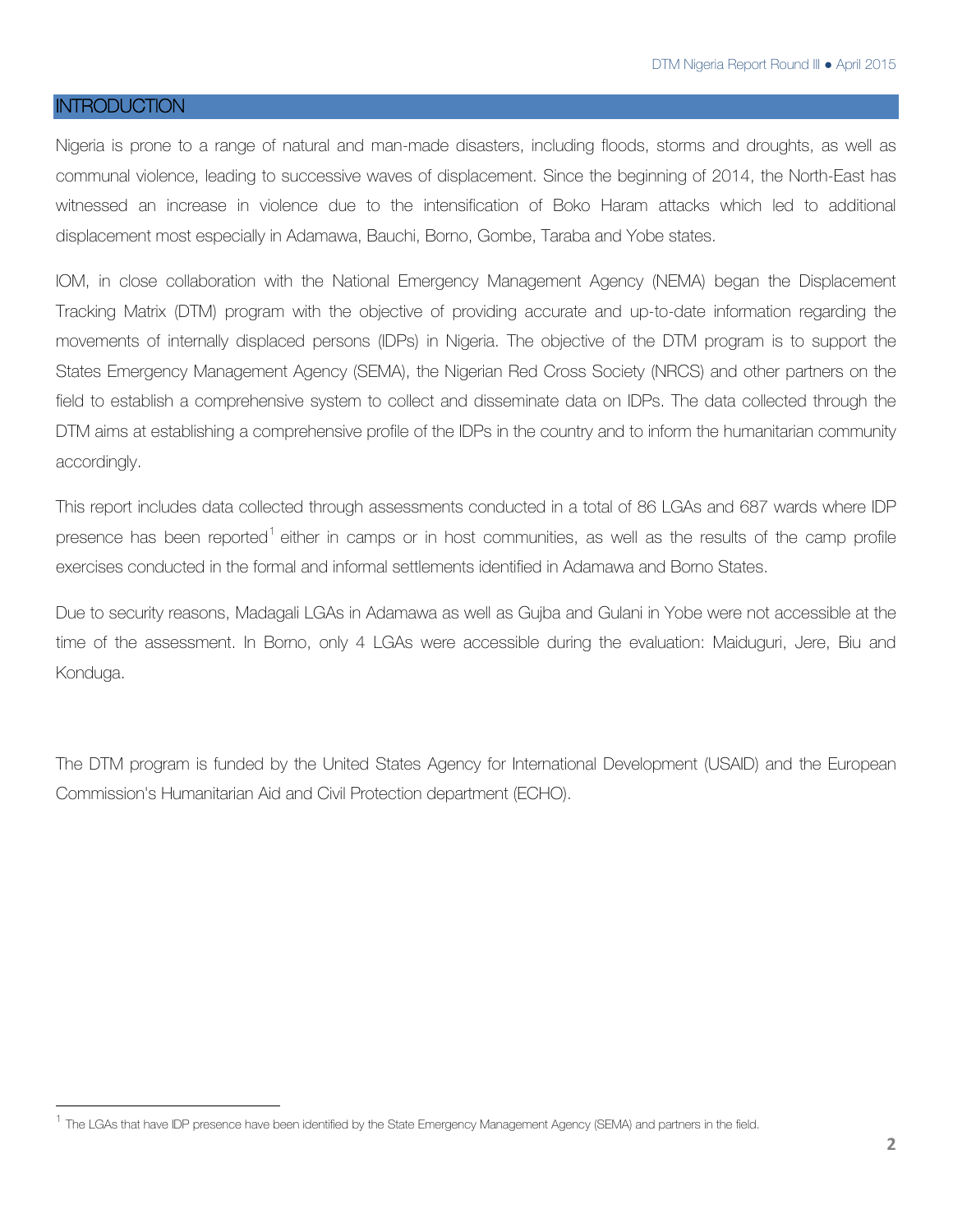## POPULATION PROFILE

## 1A: LOCATION OF DISPLACEMENT

The total number of IDPs identified in Adamawa, Bauchi, Borno, Gombe, Taraba and Yobe as of April 2015 is 1,491,706 IDPs (194,145 households). Borno state (939,290 IDPs) has the highest number of IDPs, followed by Adamawa (222,882 IDPs) and Yobe (139,591 IDPs).

| Current<br>Location | <b>IDP</b><br><b>Individuals</b> | <b>IDP</b><br>Households | Average<br><b>HHs size</b> |
|---------------------|----------------------------------|--------------------------|----------------------------|
| <b>ADAMAWA</b>      | 222,882                          | 28,622                   | 7.8                        |
| <b>BAUCHI</b>       | 84,667                           | 14,184                   | 6                          |
| <b>BORNO</b>        | 939,290                          | 110,738                  | 8.4                        |
| <b>GOMBE</b>        | 42,587                           | 4,876                    | 8.7                        |
| <b>TARABA</b>       | 62,689                           | 10,777                   | 5.8                        |
| <b>YOBE</b>         | 139,591                          | 24,948                   | 5.6                        |
| <b>Grand Total</b>  | 1,491,706                        | 194,145                  | 7.6                        |

## Table 1: Total IDP population by current location (State);

The increase in the number of IDPs compared to the second DTM report (1,188,018 IDPs)<sup>2</sup> is due to the violence that continues to affect the north eastern part of the country as well as the return of refugees who have not been able to settle back in their places of origin and are therefore considered as IDPs. The biggest increase in the number of IDPs has been registered in Borno state (28.4%) which continues to be subject to insurgent attacks and where populations returning from neighboring countries were identified.

In Borno, Maiduguri LGA is hosting the highest number of IDPs (592,272) whereas most of the internally displaced persons in Adamawa have been identified in Girei (36,921), Yola North (33,517) and Yola South (24,463).

In Yobe the majority of IDPs are in Damaturu (36,743) and Potiskum (27,415). In Gombe, the Gombe LGA is hosting the highest concentration of internally displaced persons (12,240).

In Taraba, most IDPs have been identified in Wukari (10,638) and Gassol (9,566) LGAs.

## 1B: DEMOGRAPHIC DATA

The demographic profile of the IDP population in the north-eastern states is the result of a large sample survey conducted in each of the wards visited by the data collection teams. The demographic data presented in this report were collected through a large sample survey conducted in each of the 687 wards visited by the DTM teams. For

<sup>2</sup> DTM report, February 2015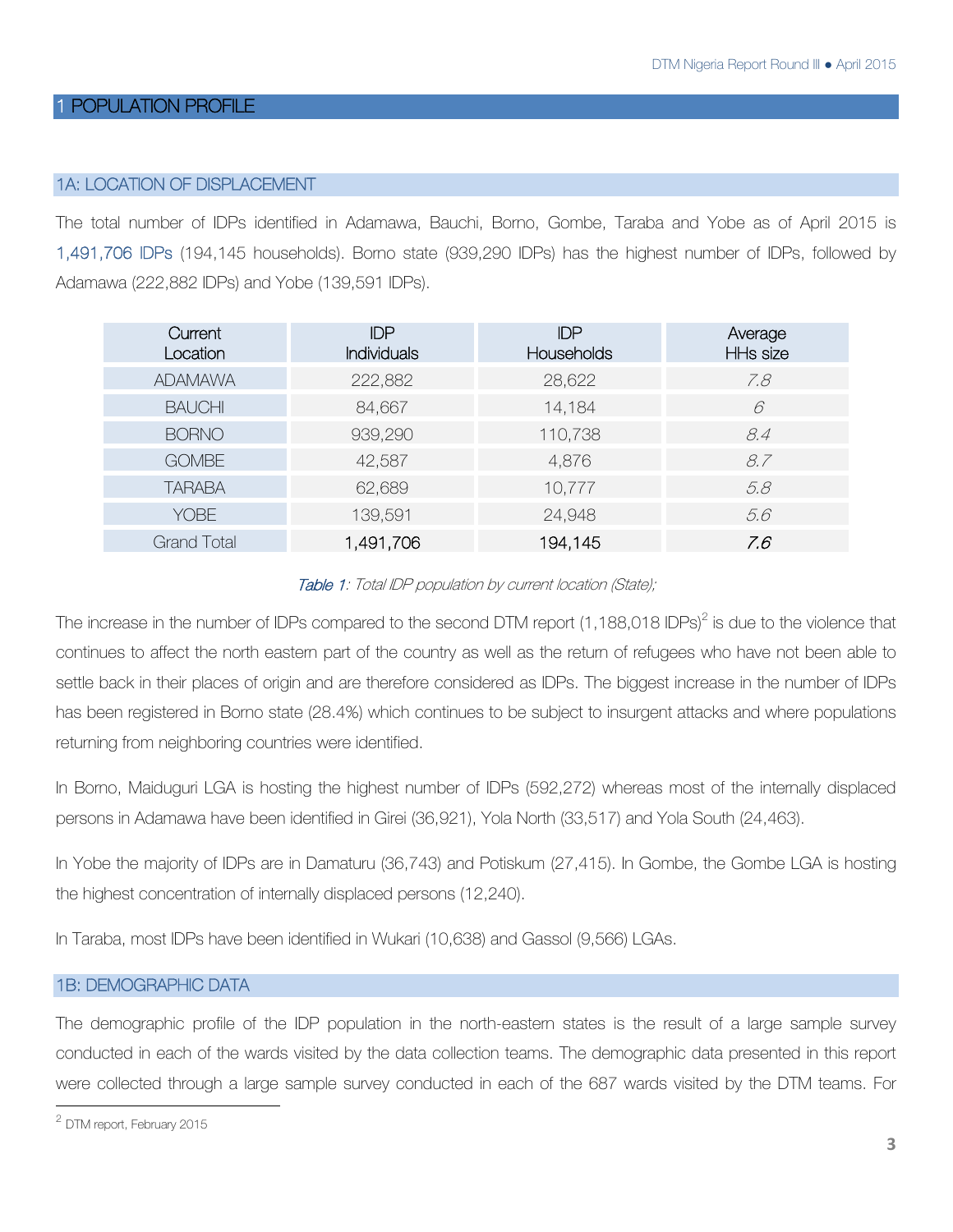each ward, 20 IDP households were interviewed for detailed age and sex breakdown. In total, 6.7% of the total IDP population was interviewed.



After extrapolation, the results of the survey show that 52% of the IDP population are female and 48 % are male.

Children of less than 18 constitutes 57% of the IDP population and more than half of them are 5 years old or younger.

Chart 1: IDP Population by major age group breakdown;

## 1C: REASONS OF DISPLACEMENT

The vast majority of IDPs identified in the north eastern states have been displaced because of the insurgency (94.05%) and smaller number were forced to leave their place of origin because of community clashes (5.91%) or natural disaster (0.03%).



Chart 2: Reasons for displacement of identified IDP population;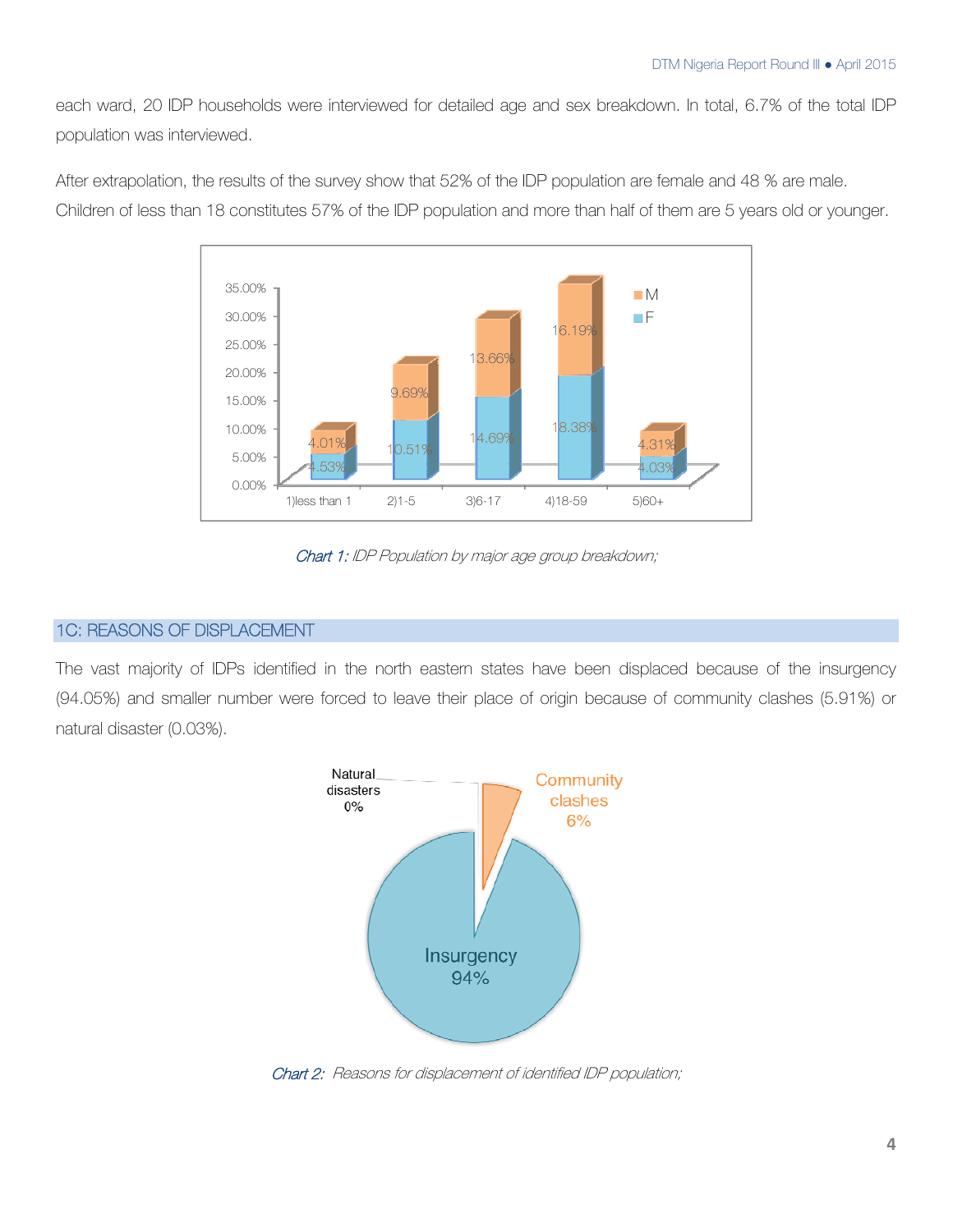With the exception of Taraba, most IDPs identified in the north-eastern states have been displaced by the insurgency. 78% of IDPs identified in Taraba have been displaced by communal clashes that had taken place in Taraba or in the neighboring states of Plateau and Nasarawa.



Chart 3: Total IDP Population by current location (State) and reason for displacement;

## 1D: PATERNS OF DISPLACEMENT

The majority of the IDPs identified during the third round of assessment left their place of origin in 2014 (64.5%) which corresponds to the escalation of violence in the north east. A significant portion left in 2015 (32.3%).



Chart 4: IDP population by year of displacement;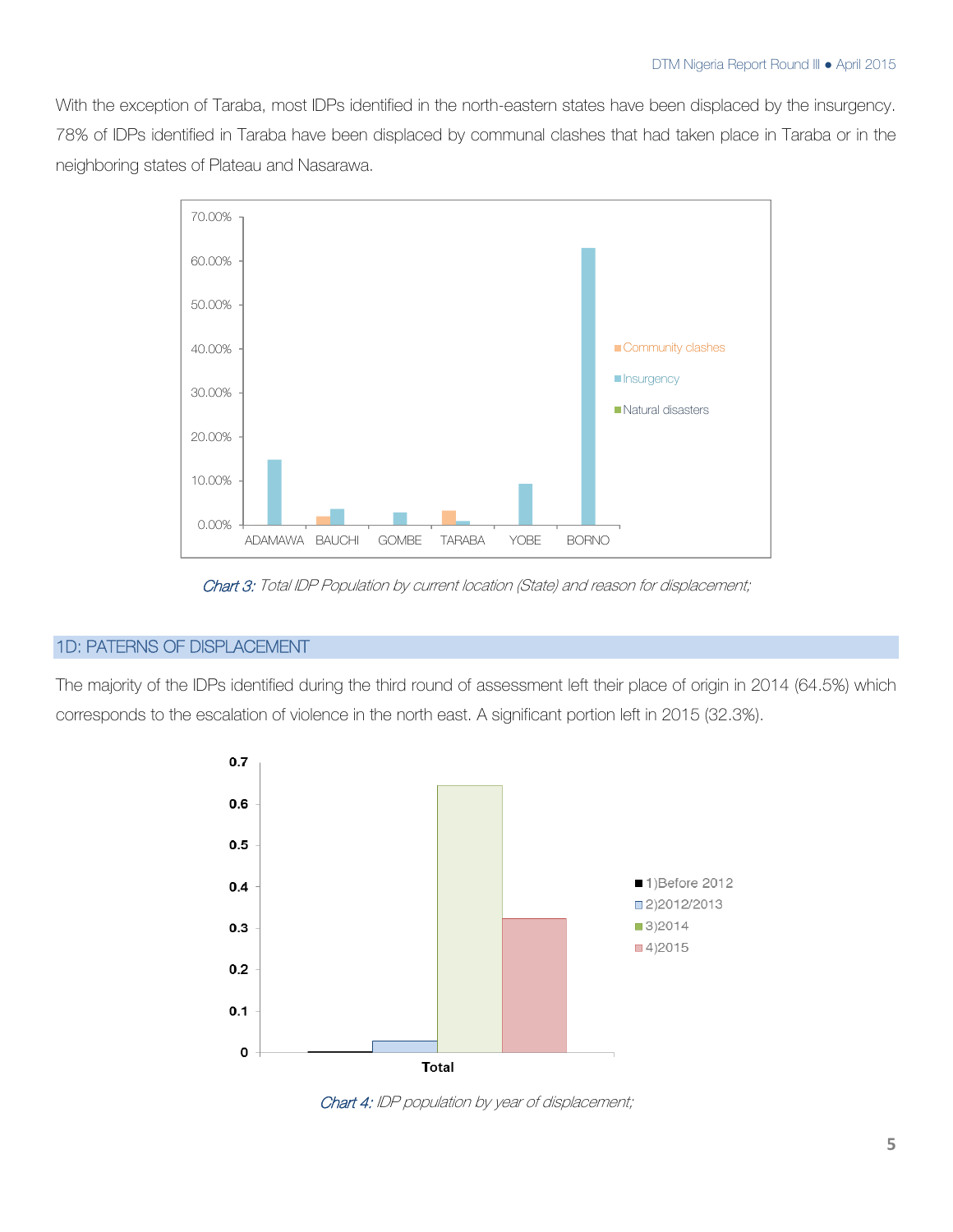In Borno, 41.6% of the population was displaced in 2015 due to the continued violence that is affecting this state.

In parallel, the DTM assessments show the fluidity of IDPs' movements. According to the group assessments conducted for IDPs living in host communities which consisted in assessing groups of IDPs according to their LGAs of origin and year of displacement, 29,6% of the IDP groups who were assessed declared that most households in the group had been disp.aced two times before settling in their current place of living . Most of the IDPs who were displaced more than one time come from Adamawa State.

## 1E: ORIGIN OF THE DISPLACED POPULATION

The majority of IDPs identified during this exercise come from the states which have been most affected by the insurgency: 68.4% come from Borno, 14.7% from Adamawa and 10.8% from Yobe.

|                |                 | <b>CURRENT LOCATION</b> |                          |              |               |             |              |
|----------------|-----------------|-------------------------|--------------------------|--------------|---------------|-------------|--------------|
|                |                 | <b>ADAMAWA</b>          | <b>BAUCHI</b>            | <b>GOMBE</b> | <b>TARABA</b> | <b>YOBE</b> | <b>BORNO</b> |
| ORIGIN         | <b>ADAMAWA</b>  | 91%                     | 5%                       | 5%           | 15%           |             |              |
|                | <b>BAUCHI</b>   |                         | 23%                      |              |               |             |              |
|                | <b>BORNO</b>    | 9%                      | 31%                      | 53%          | 3%            | 8%          | 100%         |
|                | <b>GOMBE</b>    |                         |                          | 3%           |               |             |              |
|                | <b>PLATEAU</b>  |                         | 15%                      |              |               |             |              |
| $\overline{5}$ | <b>TARABA</b>   |                         | 2%                       |              | 80%           |             |              |
| <b>STATE</b>   | <b>YOBE</b>     |                         | 18%                      | 39%          | 0%            | 92%         |              |
|                | <b>BENUE</b>    |                         | $\overline{\phantom{a}}$ |              | 1%            |             |              |
|                | <b>KATSINA</b>  |                         |                          |              |               |             |              |
|                | <b>NASARAWA</b> |                         | 6%                       |              |               |             |              |
|                | <b>KADUNA</b>   |                         |                          |              |               |             |              |

## Table 2: IDP Population by state of origin and current location (State);

All the IDPs in Borno were identified as coming from the same state. However, this data will need to be considered cautiously as many IDPs in Borno had previously sought refuge in neighboring countries. In Adamawa, most IDPs come from Michika and Madagali LGAs that were under Boko Haram control. Most IDPs in Yobe come from Potiskum which has been severely affected by the insurgency and from Gujba which is currently occupied by Boko Haram. The majority of IDPs identified in Bauchi and Gombe states come from Borno state (31% of IDPs in Bauchi and 52% of IDPs in Gombe). In Taraba, most IDPs come from Wukari LGA (17%) which has been severely affected by communal clashes over the past months.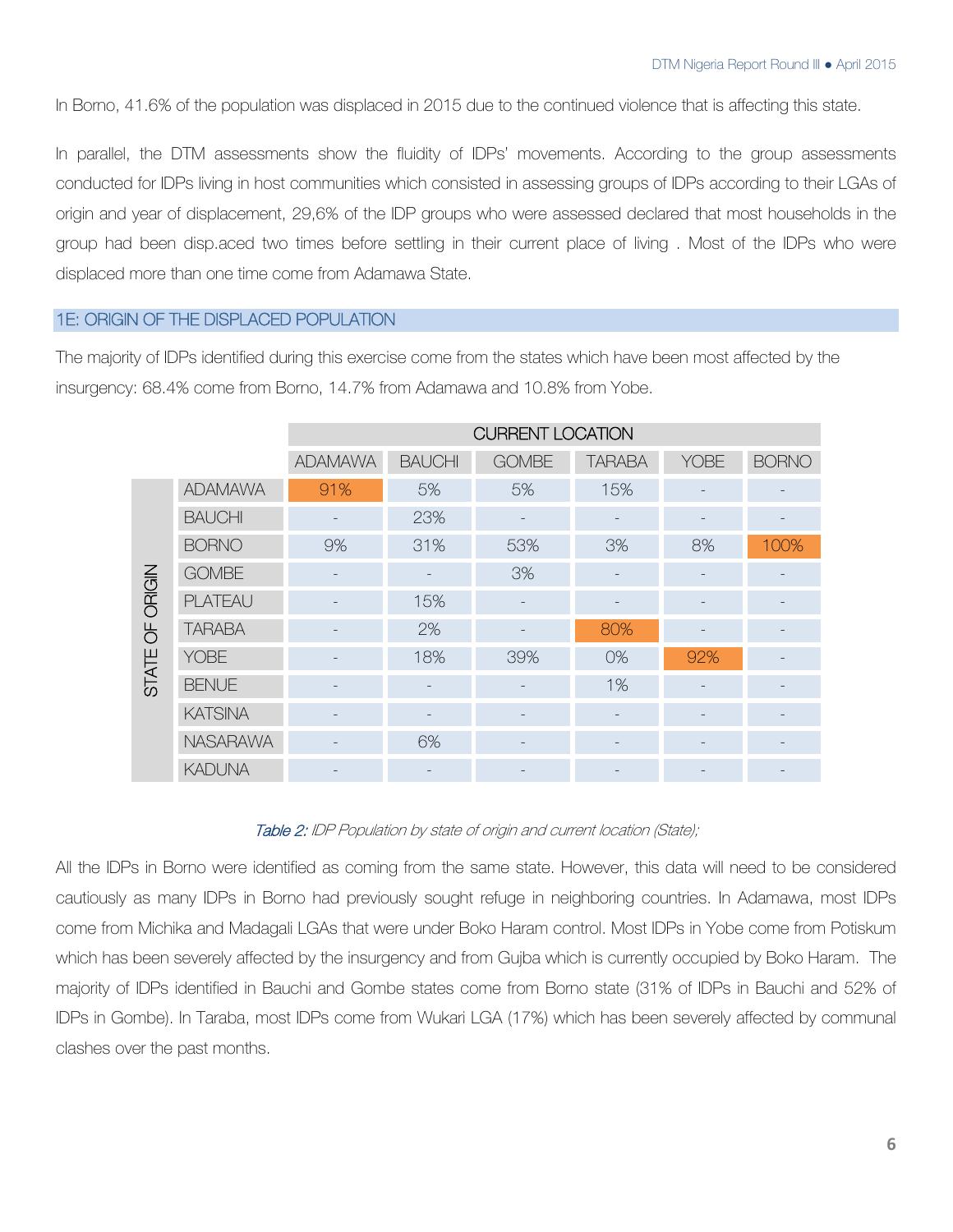## 1F: TYPE OF LOCATION - RESIDENCE OF IDPS



Chart 6: IDP Population by type of location;

The vast majority of IDPs in north eastern Nigeria live in host communities with relatives, friends or rented houses (89.90%). In parallel, 10.10% of the IDP population live in camps or camp-like sites. Whereas no camp has been identified in Bauchi and Gombe, a new site was set-up in Damaturu (Yobe) in March 2015. In addition, 10% of the IDP population in Adamawa and 12.4% of IDPs in Borno live in camps or camp-like sites.

## 2 SITES PROFILE

## 2A: LOCATION AND NUMBER OF IDPS IN 42 SITES

The site profiles data for this report is the result of a detailed site assessment conducted in 42 sites in Adamawa, Borno, Taraba and Yobe in March and April 2015 covering 147,285 individuals (22,644 households).

The sites assessed during this exercise have been classified in three categories:

- Camp: open-air settlements, usually made up of tents, where IDPs find accommodation;
- Collective center: pre-existing buildings and structures used for collective and communal settlements of the displaced population;
- Transitional center: centers which provide short term/temporary accommodation for the displaced population.

Out of all the sites that were assessed, 29 were identified as collective centres while 9 were classified as camps.

## 2A.1: LOCATION AND NUMBER IN BORNO

According to the results of the camp assessments, there were 114,362 individuals (14,999 households) living in 16 displacement sites in Borno. The majority of sites are located in Maiduguri (10 displacement sites), 4 sites are situated in Jere, one site is located in Biu and one in Konduga.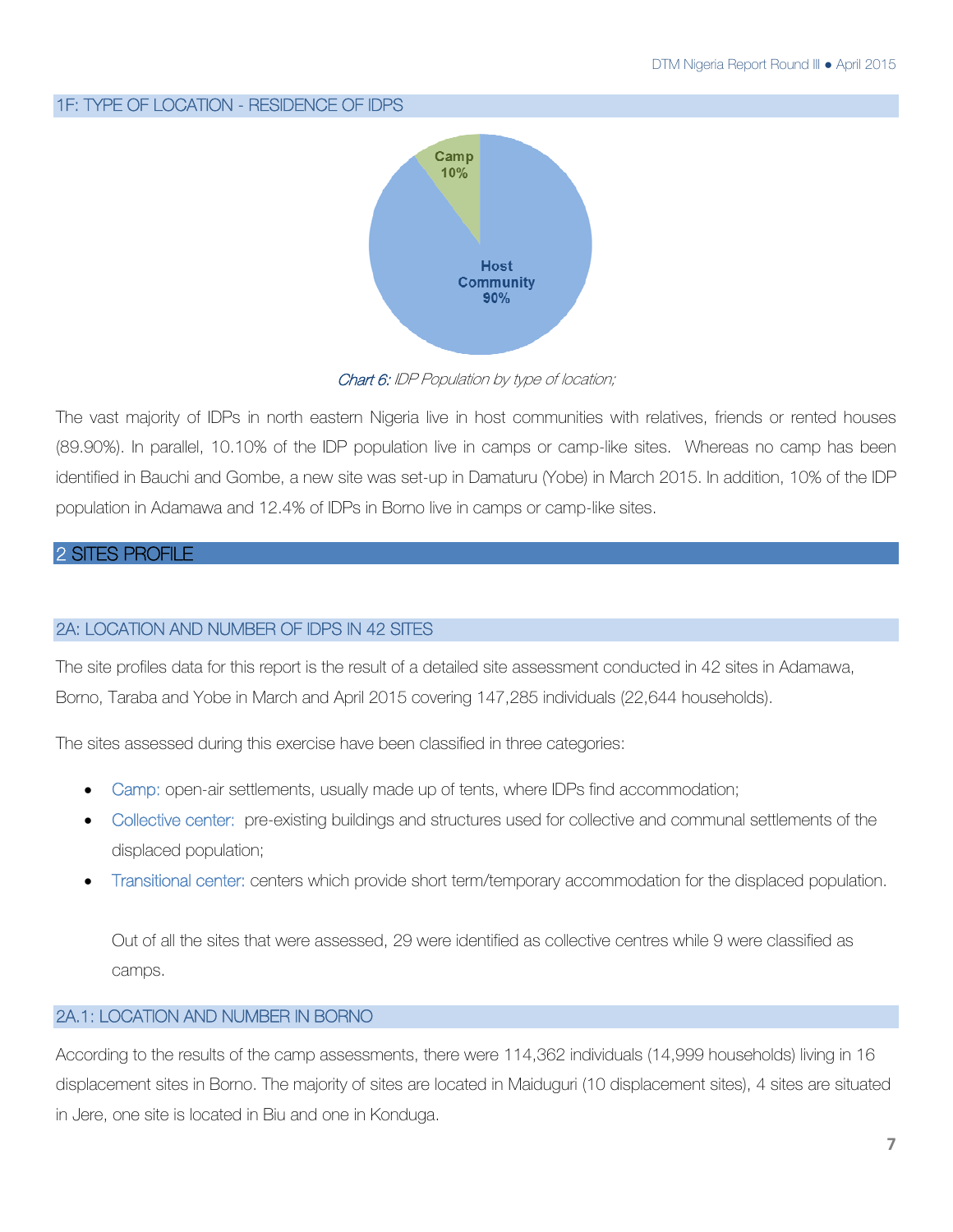The majority of sites are categorized as collective centers (13 sites), while one site is categorized as "camp" and one site as a "transitional center".

## 2A.2: LOCATION AND NUMBER IN ADAMAWA

At the time of the assessments, 15 sites were identified in Adamawa State, hosting 21,948 individuals (3,697 households). The majority of sites are located in Yola South (6 sites), Girei (5 sites). Other sites are located in Yola north (1 site), Toungo (1 site), Numan (1 site), Ganye (1 site).

In Adamawa, 7 sites fall under the category "camp" while 7 other locations are collective centers, and one site was classified as a transitional center. The majority of individuals (57%) lives in camps, while 42% live in collective centers.

## 2A.3: LOCATION AND NUMBER IN TARABA

There are 6,303 individuals (3,281households) living in 10 sites in Taraba sites. The majority of sites are situated in Wukari (4 sites) and in Jalingo (3 sites), one site is situated in Bali, one site in Gassol and one site in Donga. Out of the 10 sites assessed, 9 were considered collective centers.

In addition, one camp was set up in March in Yobe (Damaturu).

## 2B: DEMOGRAPHIC, VULNERABILITIES AND INTENTIONS OF RETURN

The results of the displacement site assessments exercise show that 61.7% of the IDP population in sites are female while 38.3% are male. 54.3% of the total number of individuals residing in sites are children under 18 years old and children under 5 years old constitute 28% of the total number of individuals.



Chart 7: IDP Population by major age group breakdown;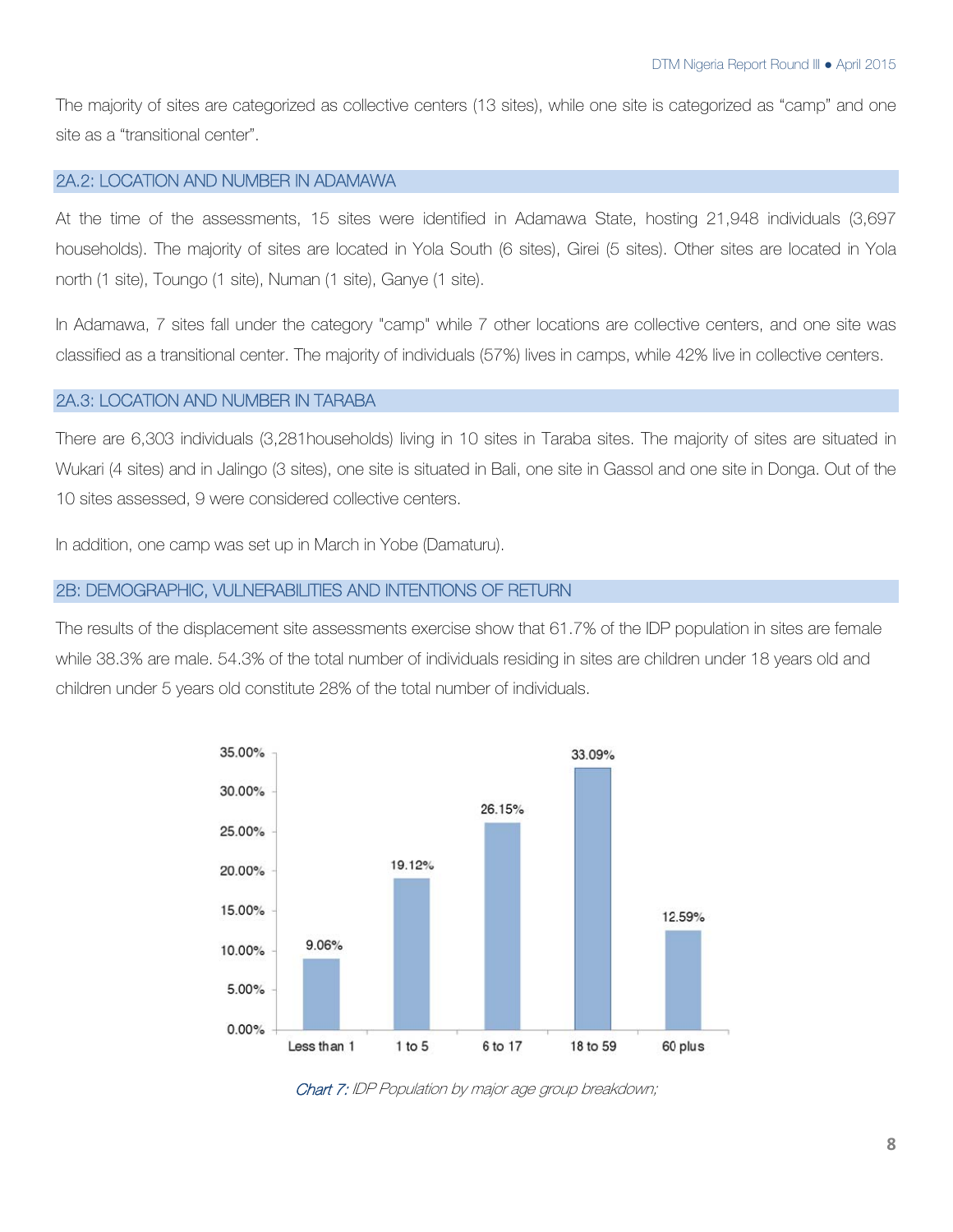Out of all the individuals living in sites, 16.1% were identified as vulnerable (23,842 individuals). 2.53% are single headed-households, 2.12% are breastfeeding mothers while 0.97% and 0.70% of the IDP population in sites were considered as separated and unaccompanied children.

The majority of IDPs in the sites that were assessed reported that they are planning to return to their areas of origin, while 26%were still undecided. In parallel, 13% declared that they would like to stay in the sites they are currently living in.



Chart 8: IDP in camps intentions of return

## 2C: SECTOR ANALYSIS

## Shelter and Non-Food Items (NFIs)

In 10 sites more than 75 percent of the residents live indoors (with solid walls), in 6 sites – less that 75 percent of the individuals live indoors, in 4 sites – less than 50 percent, in 14 sites – less than 25 percent, and in 6 sites none of the IDPs are staying indoors. In 10 sites none of the individuals live outside, while in 26 sites less than 25 percent of the IDPs live outside, without any shelter, and in 6 sites – less than 50 percent of the residents live outside.

## **Percentage of IDPs Living in Structures with Solid Walls by Number of Sites**

| Percentage of Households Living Indoors (solid walls) | Number of Sites |
|-------------------------------------------------------|-----------------|
| $< 25\%$                                              | 14              |
| $< 50\%$                                              | 4               |
| $< 75\%$                                              | 6               |
| >75%                                                  | 10              |
| None                                                  | R               |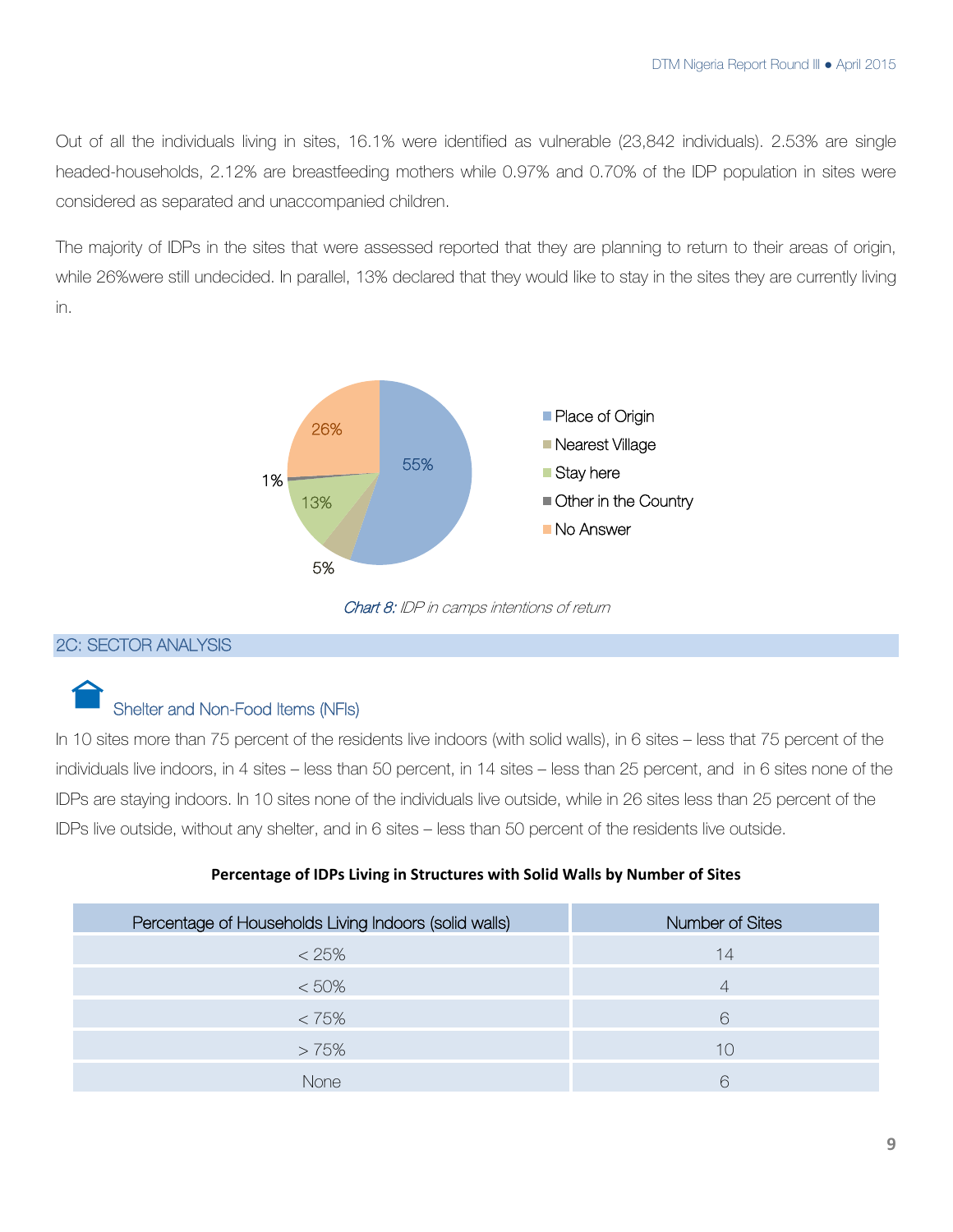| Percentage of HH living outside (no shelter) | Number of Sites |
|----------------------------------------------|-----------------|
| $< 25\%$                                     | 26              |
| $< 50\%$                                     |                 |
| <b>None</b>                                  | 1 $\cap$        |
| Гоtal                                        |                 |

#### **Percentage of IDPs Living in Structures without Solid Walls by Number of Sites**

In 36 sites residents reported that there is a need for shelter repair materials. Individuals in 23 sites reported blankets as the most needed type of NFI. At 7 sites, plastic sheeting is the most needed type of NFI, at 6 - mosquito nets, at 3 - hygiene kits, at  $2 -$  soap, at  $1 -$  other.



**Most needed type of NFI** 

In half of the sites (21) individuals do not have access to electricity. In 14 sites less than 25% of individuals have access to safe cooking facilities whereas in 11 sites individuals have no access to safe cooking facilities, in 10 sites less than 50% of the residents have access to safe cooking facilities, and in 5 sites more than 75% of the resident have access to cooking facilities. In 2 sites it is unknown whether the residents have any access to safe cooking facilities.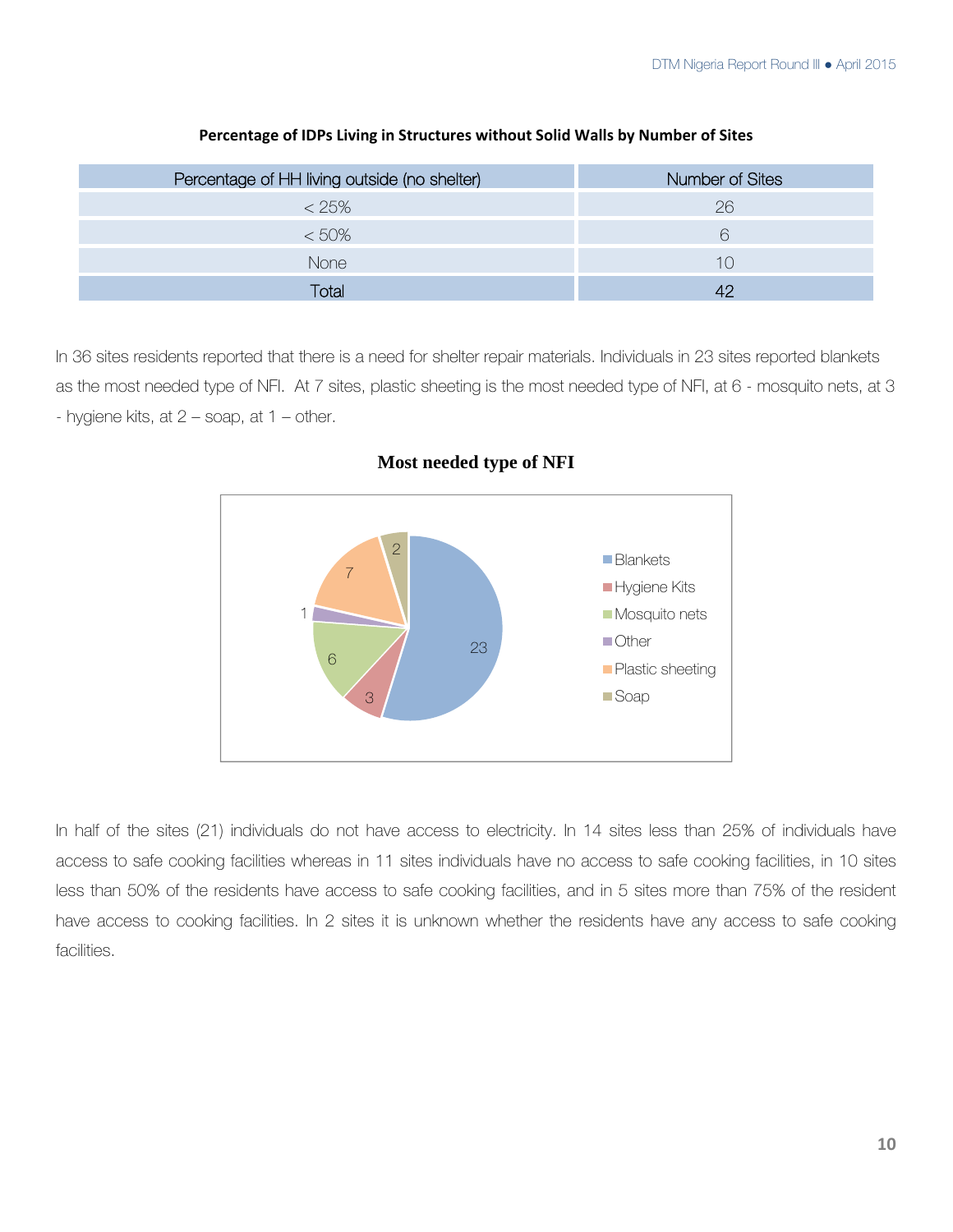

**Number of Sites with Different Levels of Access to Safe Cooking Facilities** 

## **WASH**

In 24 sites the main water source is located on-site within a 20 minute walk, in 4 sites the main water source is located on site, but requires more than a 20 minute walk, in 6 sites the main water source is located off-site within 20 minute walk, and in 7 sites the water source is located off-site and requires more than 20 minute walk.

| Location of site's main<br>water source (walking, one-way) | <b>Number</b><br>of Sites |
|------------------------------------------------------------|---------------------------|
| Off-site (<20 minutes)                                     | 6                         |
| Off-site (>20 minutes)                                     |                           |
| On-site (<20 minutes)                                      | 24                        |
| On-site (>20 minutes)                                      |                           |

Residents in 21 sites reported having less than 10 liters of water per person and per day, in 11 sites – more than 15 liters of water available, in 8 sites – approximately 10- 15 liters, and in 2 sites – less than 5 liters

| Average amount of water available<br>per day and per person | Number<br>of Sites |
|-------------------------------------------------------------|--------------------|
| $<$ 10 liters                                               | 21                 |
| $<$ 5 liters                                                | 2                  |
| $>15$ liters                                                | 11                 |
| <b>10-15 liters</b>                                         | 8                  |
| <b>Total</b>                                                |                    |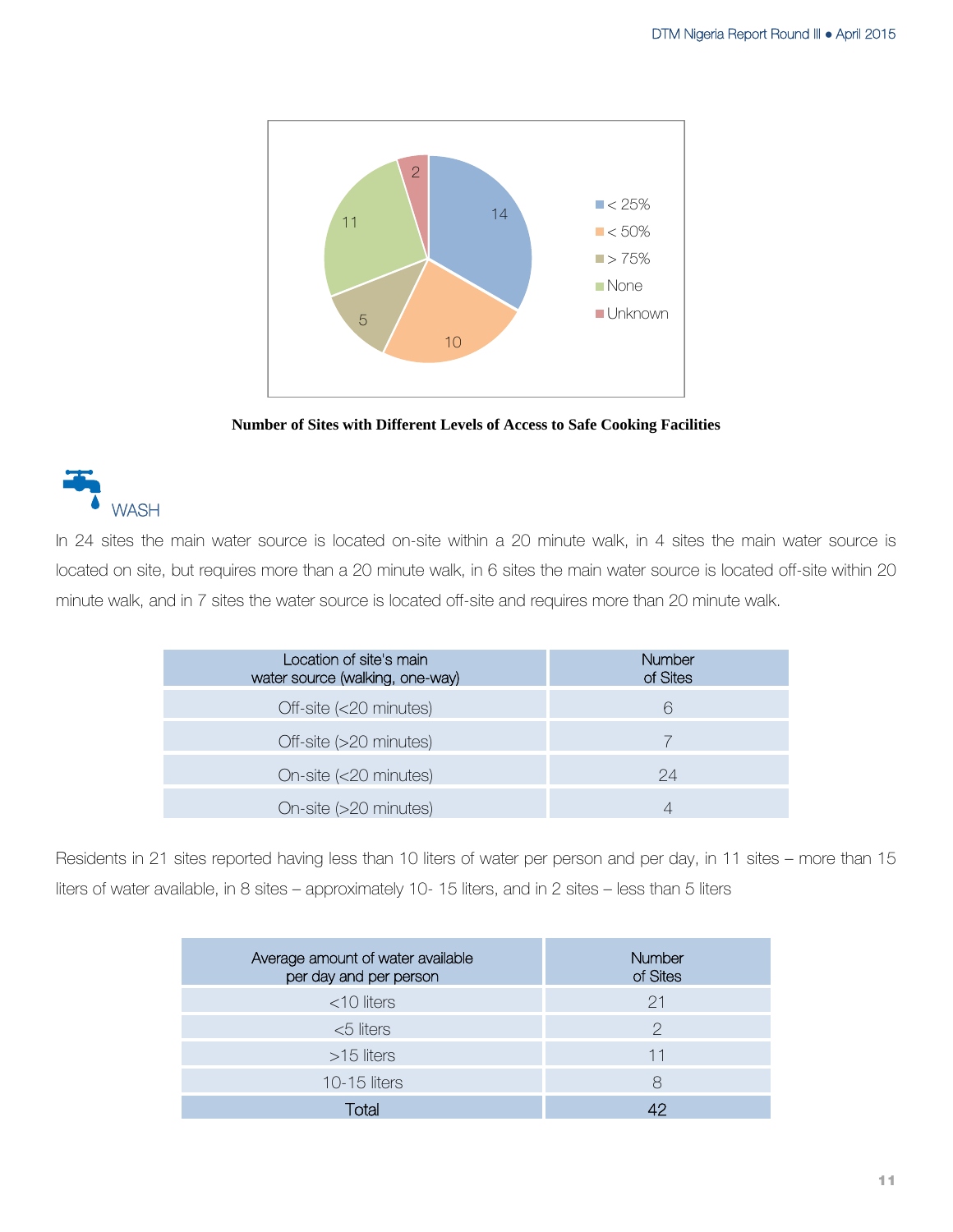At 20 sites piped water supply is the main drinking water source, at 6 sites – hand pumps, at another 6 sites – water truck. Main water sources present at other the sites include lakes (3 sites), ponds (1 sites), protected wells (3 sites), and unprotected wells (2 sites). At 1 site the main water source is unknown.



Households in 23 sites reported that the drinking water is potable and households in 24 sites reported no complaints about drinking water quality. At 24 sites residents reported that there is solid waste/garbage problem at the sites. In the majority of sites (34) the hand-washing stations are not available on sites. In 25 sites drainage is not working on sites.

In the sites assessed there is on average one toilet per 266 individuals when the sphere standards recommend 20 persons per toilets. In the majority of sites (31) there are separate male and female toilets on sites. At 31 sites residents reported the conditions of latrines as "not so good", at 5 sites residents reported "good" conditions of the latrines, at 4 sites residents considered latrines "not usable". At 2 sites the conditions of the latrines is unknown.



Households in 28 sites have access to food on site, while households in 2 sites have access to food off site, and in 12 sites residents have no access to food. The situation is more critical in Taraba state, where residents at 8 sites do not receive food distribution.

**Main drinking water source**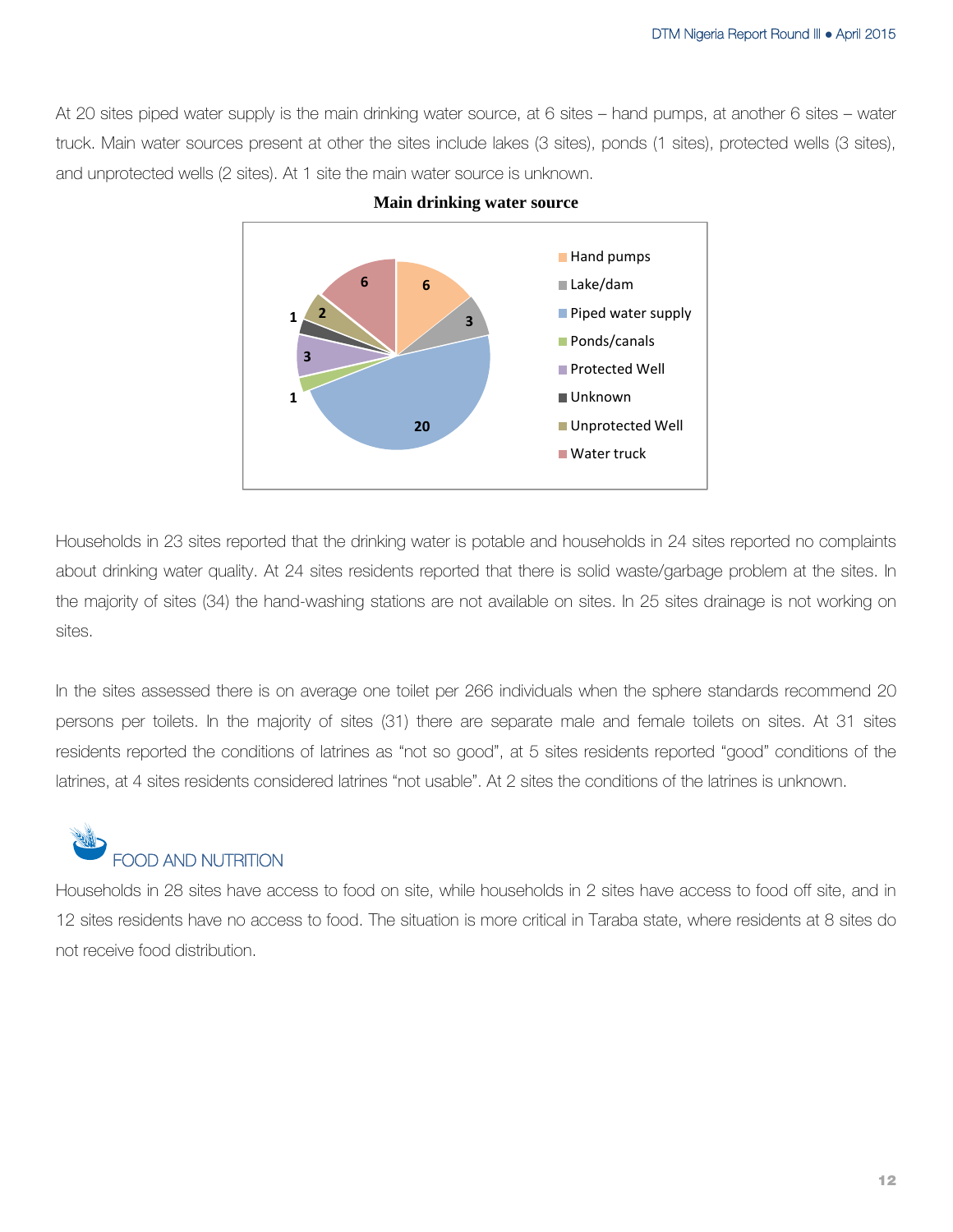**Access to Food**



## **Access to Food by District**

| <b>State</b> | Access to food | Number of Sites |
|--------------|----------------|-----------------|
|              | <b>No</b>      | $\overline{2}$  |
| Adamawa      | Yes, On Site   | 13              |
|              | <b>No</b>      | $\overline{2}$  |
|              | Yes, offsite   | $\overline{2}$  |
| <b>Borno</b> | Yes, On Site   | 12              |
|              | <b>No</b>      | 8               |
| Taraba       | Yes, On Site   | $\mathcal{P}$   |
| Yobe         | Yes, On Site   |                 |

In terms of frequency, residents in 9 sites receive food distribution every day; in 18 sites residents receive irregular food distribution, 8 sites IDPs have never received food distribution, 2 sites – once a week, 1 site – every 2 weeks. At 4 sites the frequency of food distribution is unknown. Screening for malnutrition is conducted in 15 sites, while in 25 sites there is no screening for malnutrition. At 2 sites there is no information about whether there is screening for malnutrition. In 25 sites there is no supplementary feeding provided for pregnant mothers and in 34 sites no supplementary feeding is provided for children.



In 18 sites residents do not have regular access to medicine and in 11 sites IDPs do not have access to health facilities. In 25 sites, health facilities are located on-site within 3 km walk, while in 8 sites health facilities are located offsite within 3 km walk, in 3 sites health facilities are located off-site, requiring more than 3 km walk, in 1 site health facilities are located on site requiring more than 3 km walk, in 3 sited there is mobile clinic established on sites. In 2 sites none of the health facilities are located on sites. Government provides health services in 23 sites.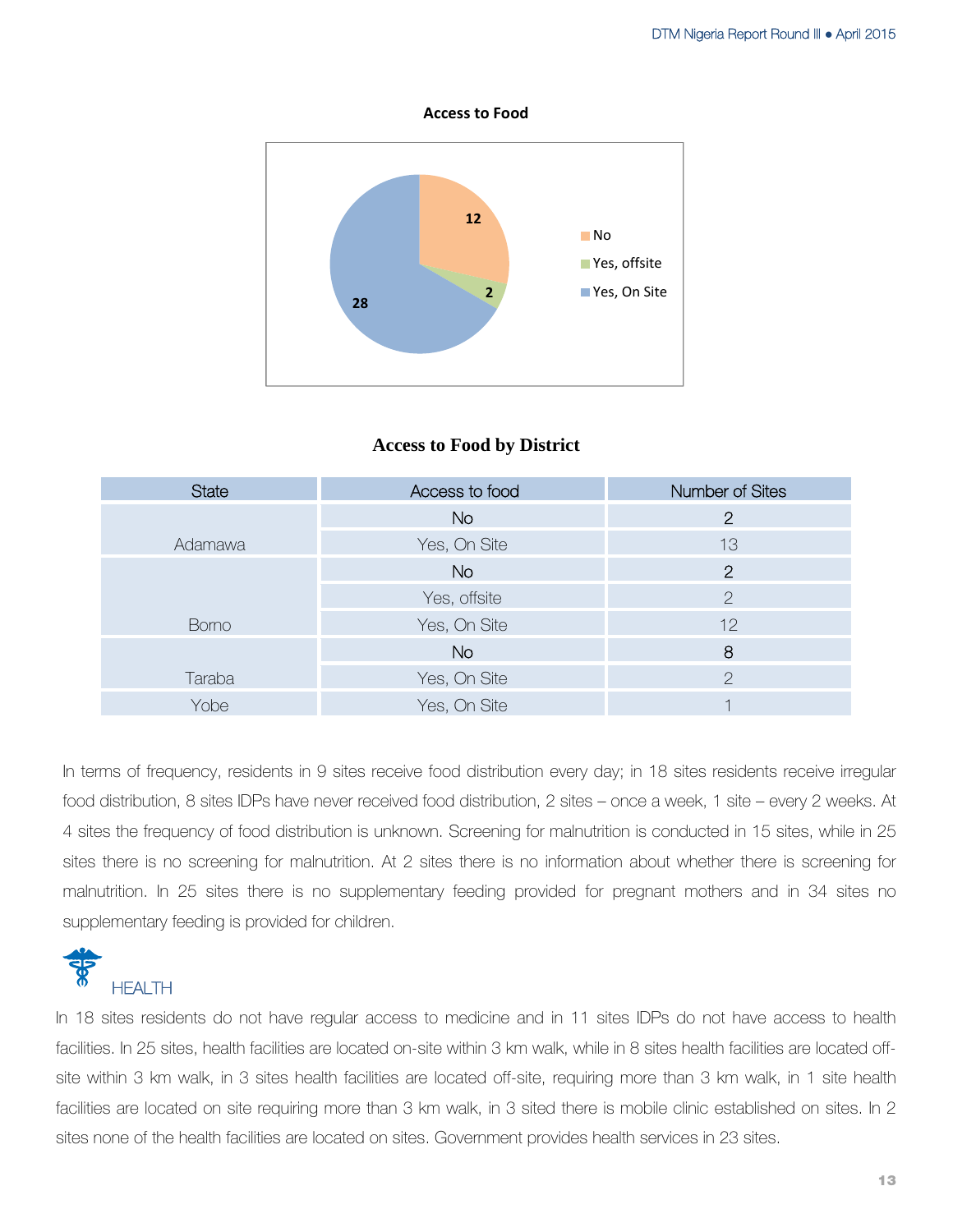In the majority of the sites residents (26) reported malaria as the most prevalent health problem.



## Most prevalent health problem at the site

## **EDUCATION**

In 19 sites children do not have access to formal or informal education.. In 23 sites nearest education facilities are located within 1 km walk, in 5 sites – less than 2 km walk, in another 5 sites – less than 5 km walk, in 1 site – less than 10 km walk. In 4 sites respondents did not provide any information about the location of the health facilities and in another 4 sites the distance to health facilities is unknown.

 In 11 sites less than 25% of children attend school, in 5 sites less than 50% of the children attend school, in 1 site – less than 75%, in 8 sites – more than 75%, and in 15 sites none of the children attend school. In 2 sites the number of children attending school is unknown.

# **PROTECTION**

32 sites have security available on site. Despite the presence of security providers, security incidents were reported by residents at 16 sites. In 9 sites women feel unsafe and in 10 sites children feel unsafe.

Of those security incidents reported by IDPs, the most common types are friction among site residents (9 sites), alcohol/drug-related disturbance (3 sites), friction with host community (2 sites), and theft (2 sites).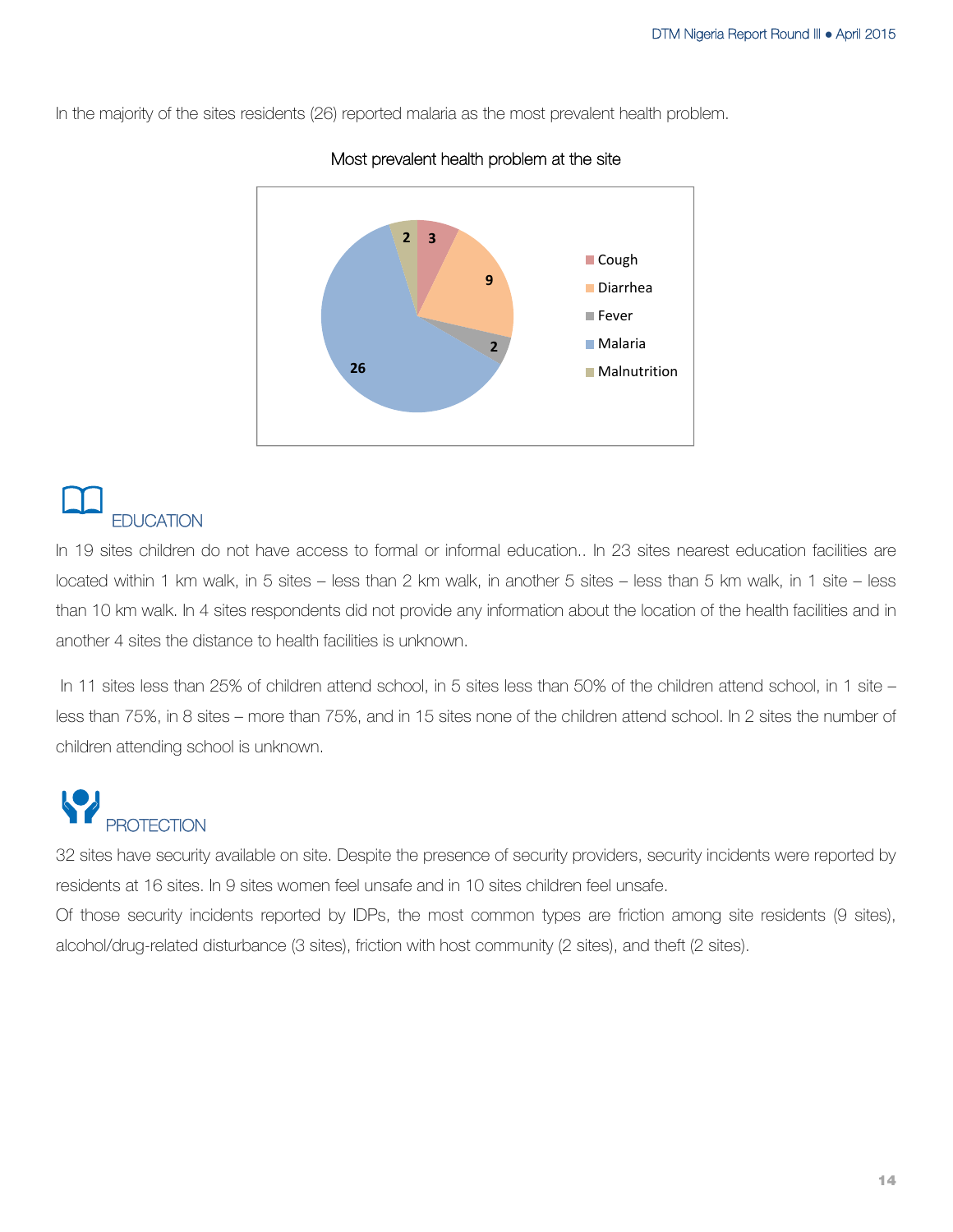

#### **Most Common Types of Security Incidents Reported at IDP Sites**

According to assessment findings, IDPs at 23 sites do not experience any form of gender-based violence (GBV). At 7 sites the most reported type of GBV incidents is domestic violence, at 5 - exchange of goods/food for sex, at 1 – rape, at another one - sexual harassment. In 5 sites there is no information about GBV incidents. Individuals at 19 sites report having a reporting mechanism in place for survivors of GBV.

Of those child protection incidents reported by IDPs, the most common types are child physical abuse (at 12 sites) and child emotional abuse (at 8 sites). In 19 residents did not report any child protection incidents, while information about child protection incidents is unknown in 3 sites.

## **®** COMMUNICATION

At 23 sites residents mostly get the information from mobile phones, at 9 sites – from family and friends, at 5 sites – from radio, at 3 sites – from local leaders, at 2 sites – from site management. At 22 sites residents require more information about situation in areas of their origin, at 12 sites – about safety and security, at 4 sites – about available health services, at 3 sites – about relief assistance, and in 1 site – about the ways of getting information.

# LIVELIHOOD

In the majority of the sites farming (18 sites) and petty trade (17 sites) are the main occupation of the IDPs. At the majority of the sites (36) residents do not have access to lad cultivation. At 18 sites residents do not have access to income generating activities. At 26 sites there is no livestock present on sites.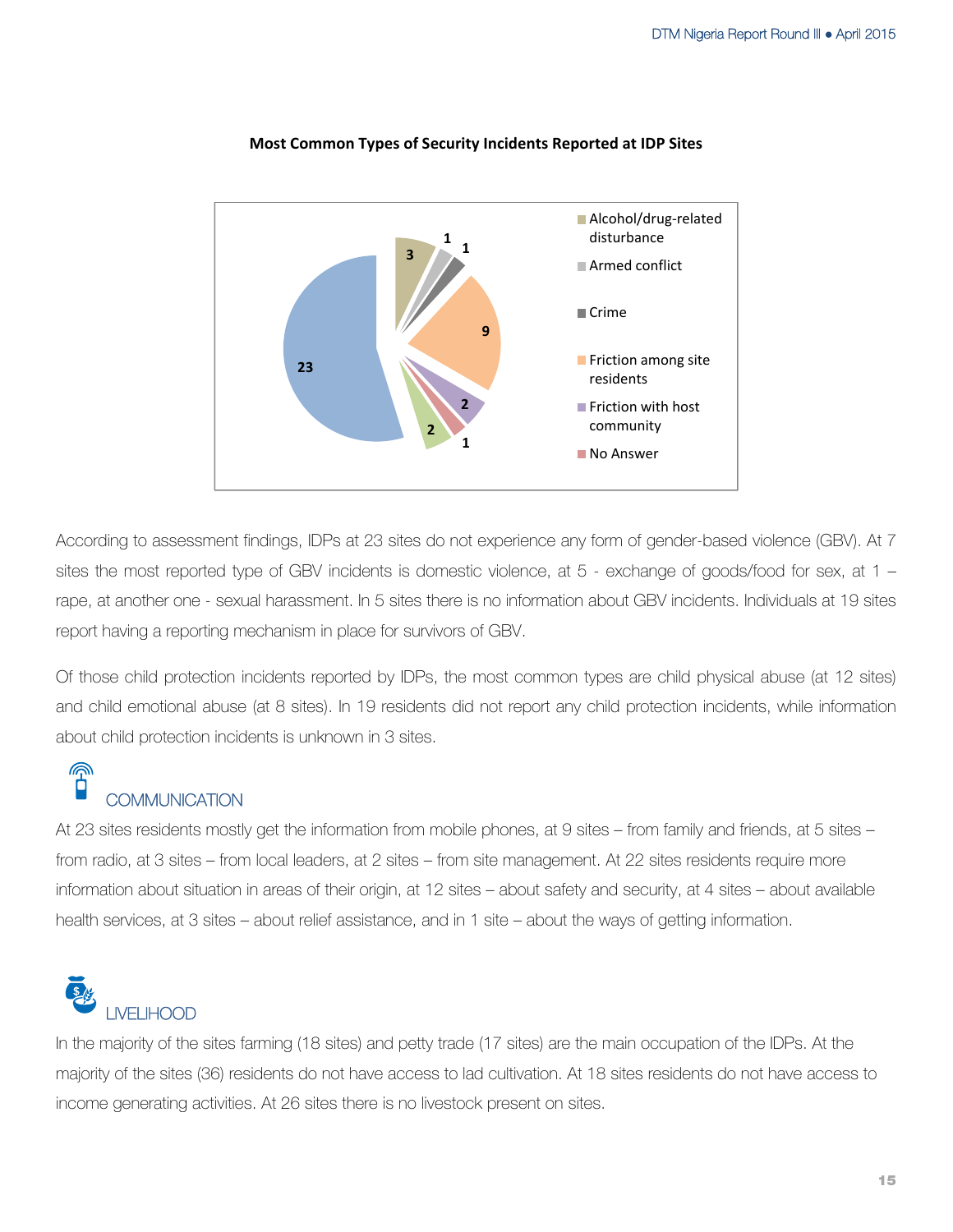## ANNEX 1 METHODOLOGY

The DTM activities are being implemented according to the methodology endorsed by the Government of Nigeria and carried out by teams composed of members of the National Emergency Management Agency (NEMA), the State Emergency Management Agency (SEMA) and the Nigerian Red Cross Society. Humanitarian partners in the field are also participating in the assessment on an ad hoc basis. Data are collected following the below steps:

## Local Government area (LGA) level location assessment:

An assessment is conducted with key informants at the LGA level. The type of information collected at this level includes: displaced population estimates including household and individual level estimates, the identification of wards within the LGA with displaced populations and the type of displacement locations, reason for displacement, time of arrival of IDPs, and location of origin. The assessment also captures if IDPs have originated from the LGA and records contacts of key informants and organizations assisting IDPs in the area. The information is collected via interviews with key informants, who can be representatives of the LGA administration, IDP community leaders, religious leaders, Ward leaders, and NGO or humanitarian aid workers. The results of the LGA assessments, most importantly the indication of the presence of displaced households in specified wards/villages, disaggregated by those displaced in host communities and those displaced in camp-like settings, are utilized to advise whether to continue assessments at the ward/village level.

## Ward/village level location assessments:

Assessments are conducted with key informants at the ward/village level. The information collected includes: estimates on the number of displaced households and individuals living in the ward, details on the location and type of residence of displaced households (host community – free or renting, camp-like settings – formal and informal), reason for displacement, areas of origin, and length of displacement. The assessment also includes information on displacement originating from the ward, as well as a demographic calculator based on a sample of IDPs in host communities and camp-like settings. Interviews are conducted with key informants, such as Ward leaders, representatives of the LGA administration, IDP community leaders, religious leaders, and NGO or humanitarian aid workers. The results of the warden/village assessments are used to verify the information collected through the LGA checklist. The ward/village level location assessments are carried out in all those wards identified as having IDP populations in the LGA checklist.

## Group assessments

Assessments are conducted in all wards that have IDPs. In each ward, "groups" are established through interviews with key informants and according to IDPs' Local Government Area of origin and date of displacement.

For each group assessed, the information collected includes: estimates on the number of displaced households and individuals in the group, ward of origin, gender and age breakdown of IDPs in a group, history of movement and vulnerability of IDPs in a group.

## Site - Camp assessments

The site assessments are undertaken in identified IDP sites (both camps and camp-like settings) to capture detailed information on the key services available. Site assessment forms are utilized to record the exact location and name of a site, accessibility constraints, size and type of the site, whether registrations are available, details about the site management agency (where one is present), how long the site has been in existence, and if natural hazards put the site at risk. The form also captures details about the IDP population, including their place of origin, and demographic